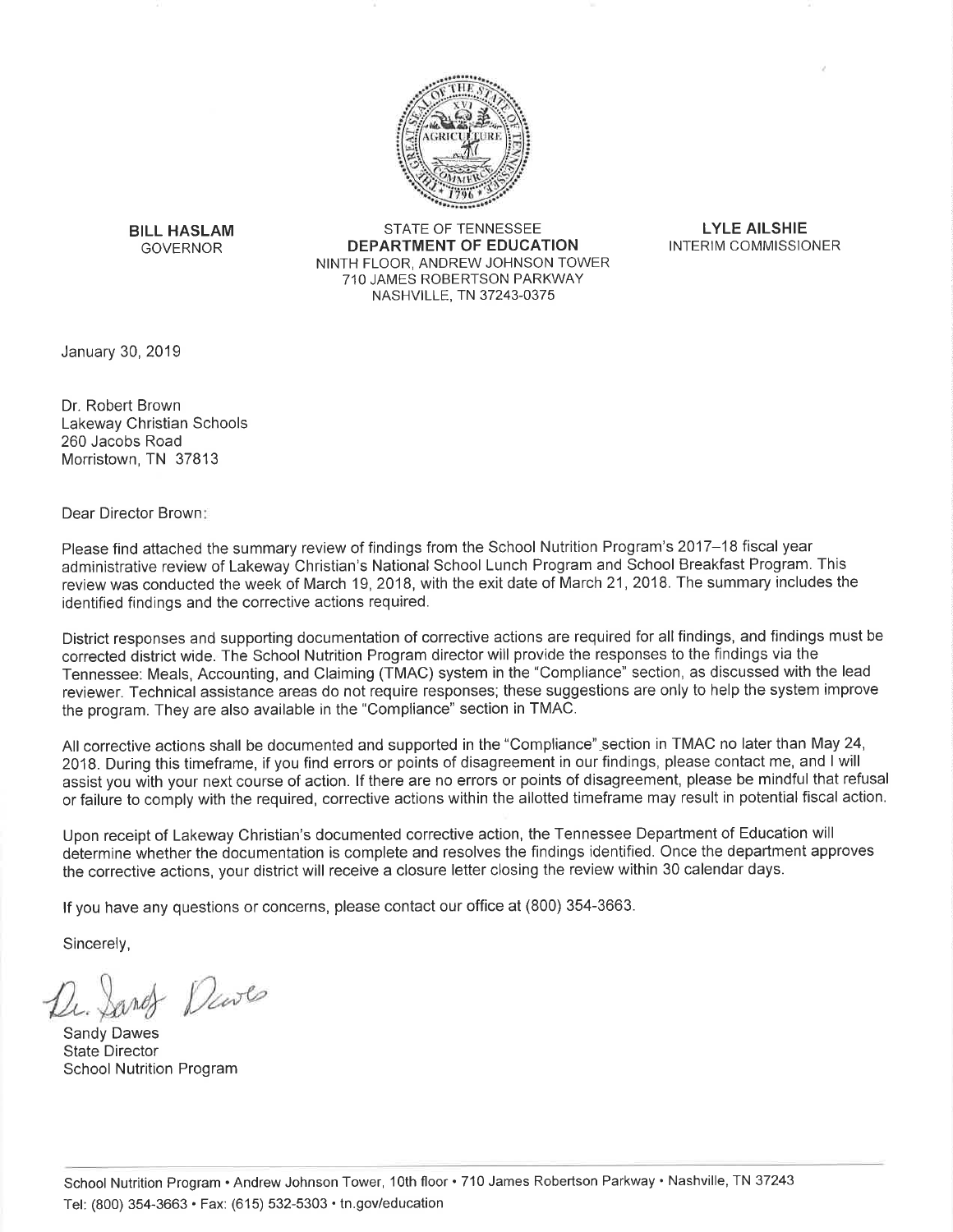

## **Lakeway Christian Schools (P250)**

**Review ID: 1483** 

**Exit Conference Date: 3/21/2018** 

Review Year: 2018

Month of Review: February

Lead Reviewer: Leslea Colquitt

| Area | $\vert$ Findings ID $\vert$ | <b>Finding Description</b> | <b>Required Corrective Action</b> |
|------|-----------------------------|----------------------------|-----------------------------------|
|      |                             |                            |                                   |

## **SFA - Level Findings**

| $100 -$<br>Certification<br>and Benefit<br>Issuance | $V - 0100$ | When processing free and<br>reduced applications, the<br>school food authority (SFA) did<br>not annualize income when the<br>household listed multiple<br>frequencies. | Develop a plan to ensure applications with<br>different income frequencies are converted to<br>a yearly income, using the correct conversion<br>factors. Upload the plan that outlines how this<br>process will be completed for future<br>applications. |
|-----------------------------------------------------|------------|------------------------------------------------------------------------------------------------------------------------------------------------------------------------|----------------------------------------------------------------------------------------------------------------------------------------------------------------------------------------------------------------------------------------------------------|
| $200 -$<br>Verification                             | $V-0200$   | calculated sample size was<br>verified.                                                                                                                                | One extra application above the Develop a plan to ensure the correct number<br>of applications are verified in subsequent<br>school years. Upload the plan that outlines how<br>this process will be completed for the 2018-19<br>school year.           |
| $200 -$<br>Verification                             | $V-0200$   | The verifying official and<br>confirming official were the<br>same person.                                                                                             | Designate a new verifying official, and revise<br>the SFA application to identify this change.                                                                                                                                                           |
| $200 -$<br>Verification                             | $V-0200$   | A confirmation review of each<br>approved application selected<br>for verification was not<br>conducted.                                                               | Develop a plan to ensure the initial<br>determination of each approved application<br>chosen for verification is accurate. Upload the<br>plan that outlines how this process will be<br>completed for the 2018-19 school year.                           |
| $200 -$<br>Verification                             | $V-0200$   | The verification notification<br>letter did not provide a means<br>for households to contact the<br>SFA by phone at no charge.                                         | Revise the verification notification letter so that<br>households are aware they can contact the SFA<br>at no charge. Upload the updated letter to<br>demonstrate compliance.                                                                            |
| $200 -$<br>Verification                             | $V-0200$   | The adverse action letter did<br>not inform households of the<br>appeal timeline.                                                                                      | Revise the adverse action letter so that<br>households are aware they have ten calendar<br>days to file an appeal. Upload the updated<br>letter to demonstrate compliance.                                                                               |